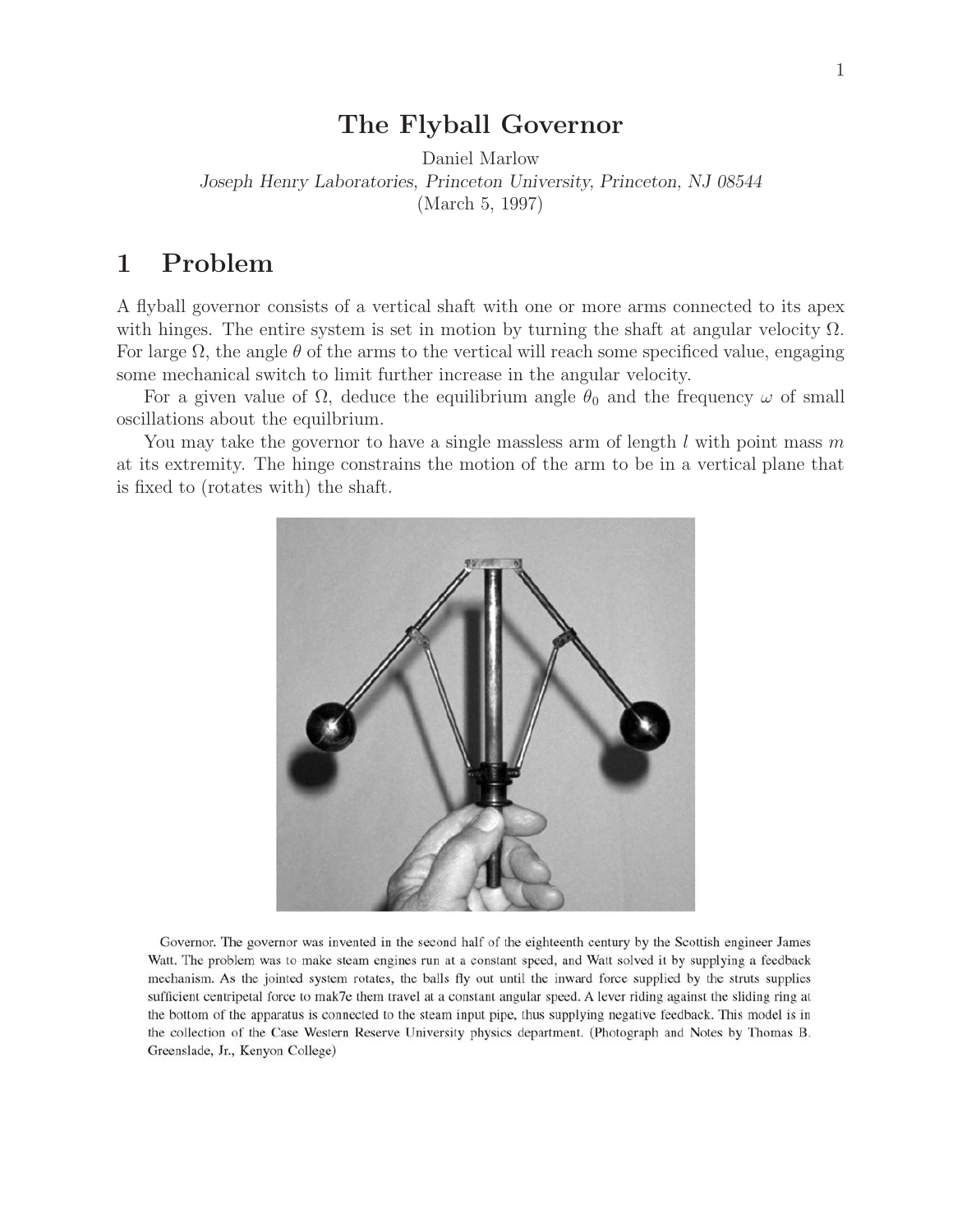## **2 Solution**

While the equilibrium condition is readlig found vis  $F = ma$  in the rotating frame, the oscillation analysis is expediently accomplished via Lagrange's method.

Use angle  $\theta$  as the one generalized coorindate. Then, the kinetic energy is due to motion in both vertical and horizontal planes,

$$
T = \frac{1}{2}ml^2\dot{\theta}^2 + \frac{1}{2}ml^2\sin^2\theta\Omega^2.
$$

The potential energy due to gravity is just,

$$
V = -mgl\cos\theta.
$$

The Lagrangian is then,

$$
L = T - V = \frac{1}{2}ml^2\dot{\theta}^2 + \frac{1}{2}ml^2\sin^2\theta\Omega^2 + mgl\cos\theta.
$$

While we could take derivatives to find the equation of motion, this problem is suitable for solution by the effective-potential method. To expedite the notation, I divide the Lagrangian by  $ml^2$  and introduce  $\omega_0 = \sqrt{g/l}$ , the frequency of oscillation of a simple pendulum of length l. Then,

$$
L = \frac{1}{2}\dot{\theta}^{2} + \frac{1}{2}\Omega^{2}\sin^{2}\theta + \omega_{0}^{2}\cos\theta \equiv \frac{1}{2}\dot{\theta}^{2} - V_{\text{eff}},
$$

with,

$$
V_{\text{eff}} = -\frac{1}{2}\Omega^2 \sin^2 \theta - \omega_0^2 \cos \theta.
$$

The first term in the effective potential is concave downwards, but small for small  $\Omega$ , while the second is concave upwards and independent of  $\Omega$ . For small  $\Omega$ , the stable equilibrium point will be at  $\theta = 0$ , but for large enough  $\Omega$ , the equilibrium point will be at some nonzero θ.

The equilibrium point(s)  $\theta_0$  are found by setting  $dV_{\text{eff}}/d\theta = 0$ , and the frequencies of small oscillation about equilibrium are then given by,  $\omega = \sqrt{d^2 V_{\text{eff}}(\theta_0)/d\theta^2}$ .

$$
\frac{dV_{\text{eff}}}{d\theta} = -\Omega^2 \sin \theta \cos \theta + \omega_0^2 \sin \theta.
$$

Thus, the possible equilibrium angles are

$$
\theta_0 = 0
$$
 and  $\cos^{-1} \frac{\omega_0^2}{\Omega^2}$ ,

where the second point does not exist unless  $\Omega > \omega_0$ . The latter case is, however, the desired operating region of the flyball governor. (I ignore the case  $\theta_0 = \pi$  as 'obviously' unstable for all  $\Omega$ .)

Taking the second derivative,

$$
\frac{d^2V_{\text{eff}}}{d\theta^2} = -\Omega^2 \cos 2\theta + \omega_0^2 \cos \theta.
$$